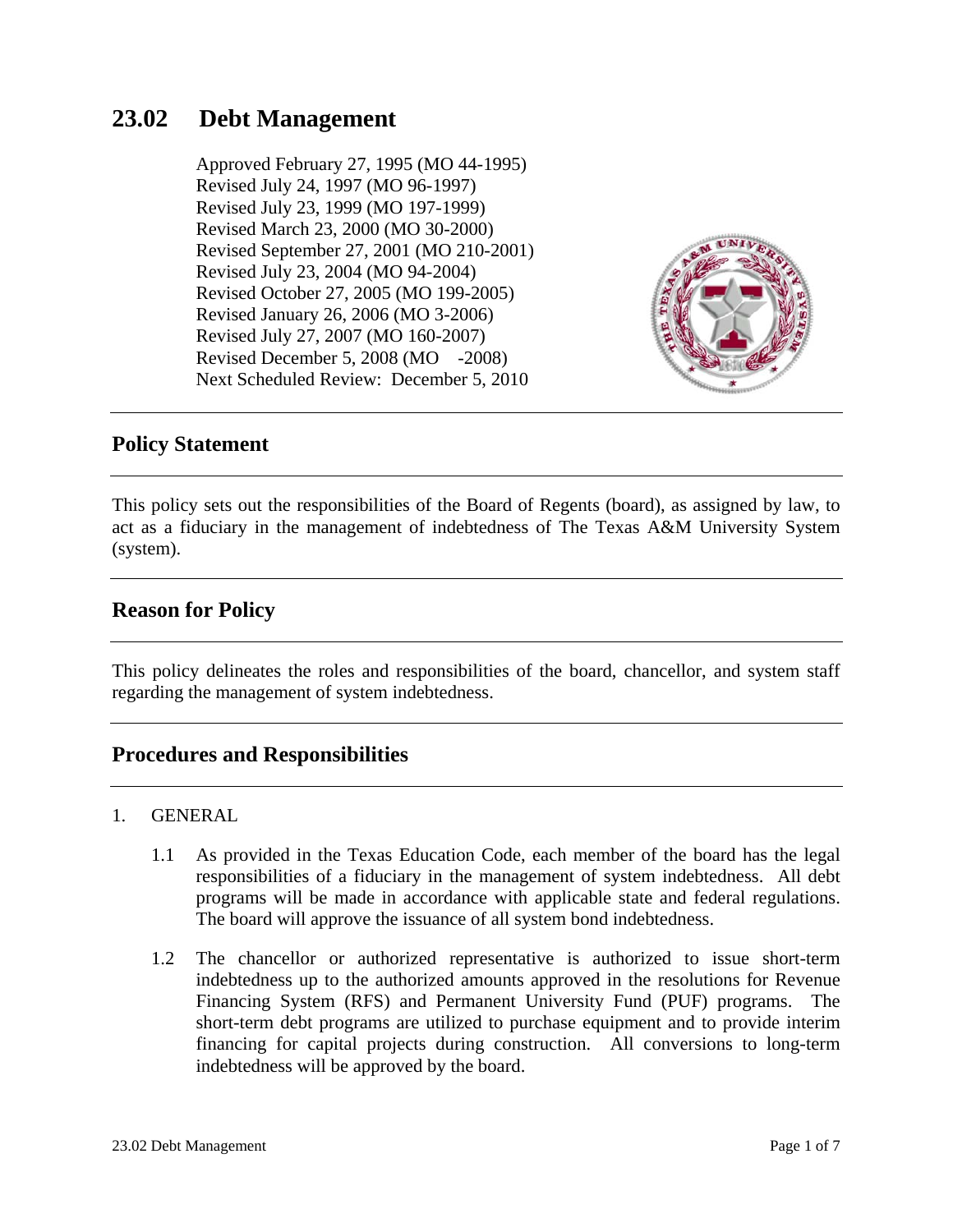- 1.3 The associate vice chancellor and treasurer or authorized representative of the system is delegated the authority to designate a financing team consisting of bond counsel, financial advisor and underwriters and is responsible for assuring that all bond covenants are in compliance and that all necessary approvals, certifications and authorizations are fully documented and made available to the board and to all bondholders. Pricing of bond issues may be handled by the Office of Treasury Services.
- 1.4 The Office of Treasury Services is responsible for assuring that all debt service payments are made in a timely manner to the appropriate paying agents.
- 1.5 Debt service funding is the responsibility of each system member participating in the RFS and the HEF programs. PUF debt service will be paid from the Available University Fund (AUF).
- 1.6 The chancellor or authorized representative is authorized and directed to execute Reimbursement Certificates, as required by U.S. Treasury Regulations, Section 1.150-2, in connection with projects the board intends to debt finance.

### 2. RFS DEBT MANAGEMENT

2.1 General

All system members are eligible to participate in the RFS.

- 2.2 Guidelines
	- 2.2.1 Buildings and other major capital projects will be financed for a period up to the lesser of the project's estimated useful life or 40 years.
	- 2.2.2 Equipment will be financed for a period up to 120% of its useful life.
	- 2.2.3 To the extent required by law, Texas Higher Education Coordinating Board approval will be obtained and debt will not be issued for a project prior to receiving such approval.
	- 2.2.4 Individual revenue streams considered for proposed debt service must meet a 1.15 debt coverage ratio test, unless the debt is being issued as "tuition revenue" debt, in which case it must meet a 1.00 debt coverage ratio test. Debt coverage is defined as Total Revenues divided by Total Debt Service.
	- 2.2.5 Debt financing resources will be approved by the board in accordance with System Policy *51.04, Delegation of Authority on Construction Projects*. Revenue stream certification by the system members, the non-default certificate from the Office of Treasury Services and all requirements of the Master Resolution will be included in agenda items submitted to the board.
	- 2.2.6 For minor construction projects, as defined by System Policy *51.04*, to be financed through the RFS, the chancellor or authorized representative is authorized and directed to make the finding, on behalf of the board, required by Section 5(a) of the Master Resolution Authorizing the Revenue Financing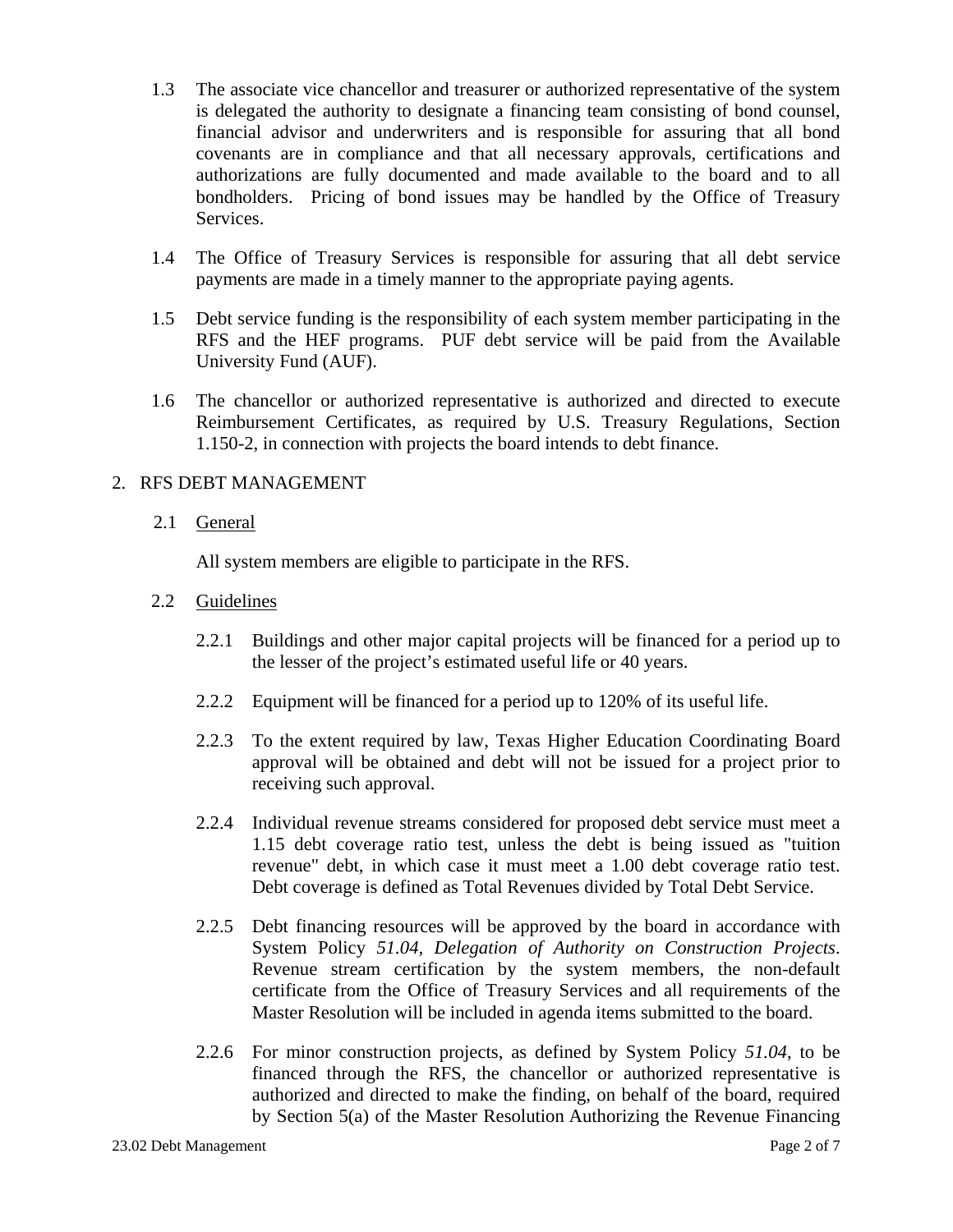System. A copy of the finding for each minor construction project will be filed with the Office of Treasury Services.

2.2.7 If required, application to and approval from the Texas Bond Review Board for new long-term issues will be made after the board has approved the longterm debt issuance. Long-term debt issuances are also subject to approval of the Attorney General.

#### 2.3 Reporting

2.3.1 Certification by System Members

Each member with debt outstanding will prepare a fiscal year-end certification. The certification, signed and approved by the chief financial officer (CFO) and chief executive officer (CEO), will be submitted to the Office of Treasury Services no later than December 15th of each year and will be used by the Office of Treasury Services as input for reporting the status of the RFS to the system CFO, the chancellor and the board. The certification will include the following:

- 2.3.1.1 a comparison of revenue projections with those actually collected in the previous year and an updated assessment of anticipated future revenues. If actual revenues were not sufficient, then an explanation as to why they were insufficient and the impact on the system member's current and future ability to pay for its share of debt service will be required;
- 2.3.1.2 verification that the system member has sufficient legally available funds for the next fiscal year's principal and interest payments; and
- 2.3.1.3 verification that the system member is in compliance with all bond covenants and board policies relative to the issuance of debt.
- 2.3.2 Report on the Status of the RFS

The Office of Treasury Services will prepare an annual report on the status of RFS obligations for the chancellor and the board. The report will include the following:

- 2.3.2.1 the balance of RFS obligations outstanding at the beginning of the fiscal year and on the date of the report;
- 2.3.2.2 a listing of projected needs (by system member and funding source) for the next year;
- 2.3.2.3 the amount of RFS obligations that will be necessary to fund the system's needs for the next year; and
- 2.3.2.4 a certification that system members are current on debt service funding for RFS obligations outstanding. If a system member is not in compliance, the steps being taken to bring the system member into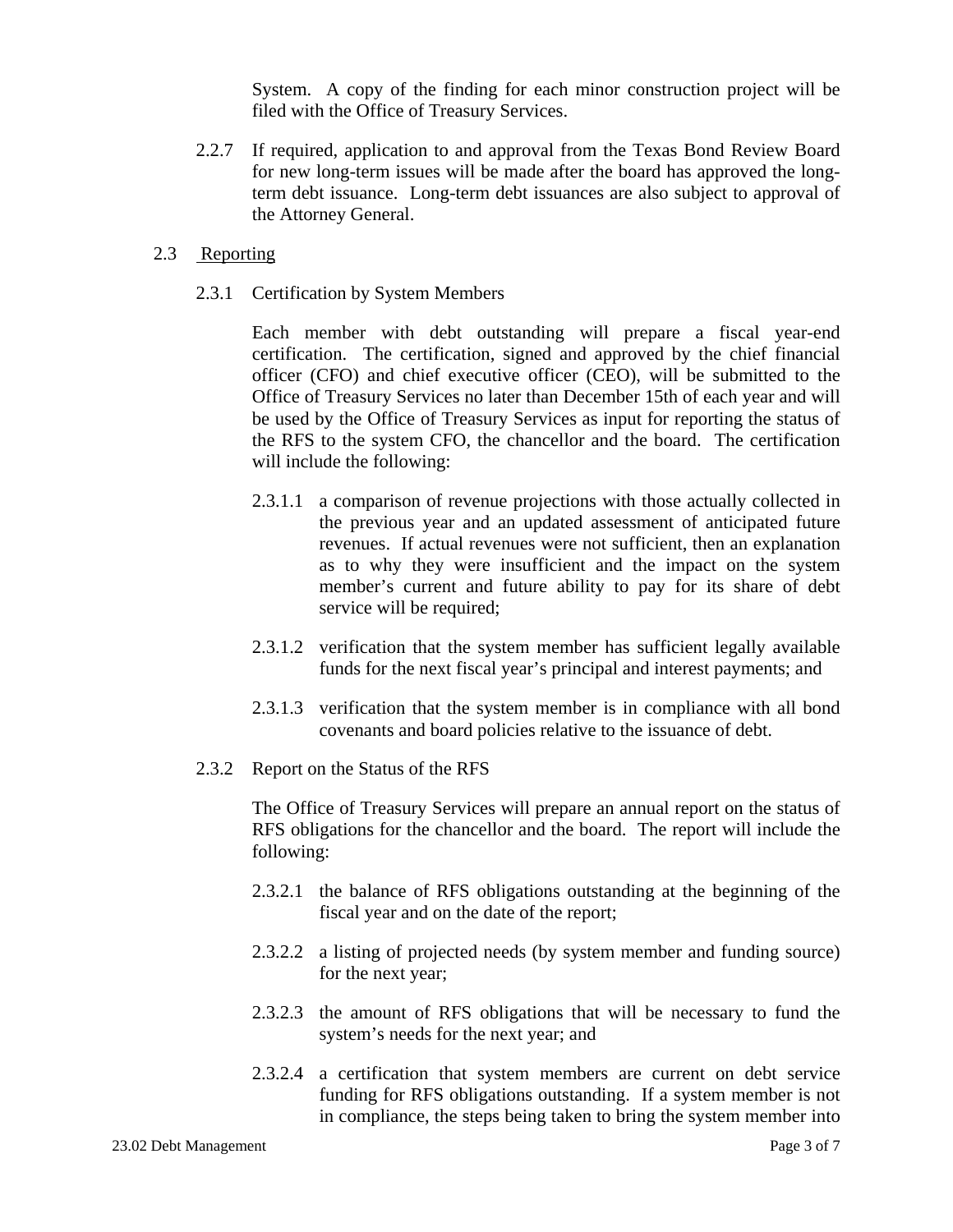compliance will be included and will be reported monthly until compliance is achieved.

#### 3. PUF DEBT MANAGEMENT

#### 3.1 General

The Texas A&M University System Offices, Texas A&M University, Prairie View A&M University, Tarleton State University, Texas A&M University at Galveston, Texas A&M University – San Antonio, Texas A&M University – Central Texas, The Texas A&M University System Health Science Center (excluding Baylor College of Dentistry and College of Pharmacy), Texas Forest Service, Texas AgriLife Research, Texas AgriLife Extension, Texas Engineering Experiment Station, Texas Engineering Extension Service, and Texas Transportation Institute are eligible to participate in PUF financing.

#### 3.2 Guidelines

- 3.2.1 PUF debt proceeds may be used for acquiring land, constructing and equipping permanent improvements, major repair and rehabilitation of permanent improvements, acquiring capital equipment, library books and library materials, and refunding previously issued PUF indebtedness.
- 3.2.2 Buildings and other major capital projects will be financed for a period up to the lesser of the project's estimated useful life or 30 years.
- 3.2.3 Equipment will be financed for a period up to 120% of its useful life.
- 3.2.4 The chancellor will be responsible for a system-wide PUF equipment and minor construction projects funding appropriation in amounts approved by the board as part of the annual budget.
- 3.2.5 PUF bond proceeds will not be used for maintenance, minor repairs, operating expenses, student housing, intercollegiate athletics, or auxiliary enterprises.
- 3.2.6 PUF bond proceeds may be used for major repair and rehabilitation of leased buildings or other permanent improvements, provided there is clear and adequate consideration to the system in the overall transaction, such as the existence of a lease of sufficient length to provide expected benefits which would justify the expenditure.
- 3.2.7 The indebtedness will be payable solely out of the AUF and, except for refunding bonds, the debt will be competitively bid. PUF bonds and notes will be submitted for approval by the Attorney General as required.
- 3.2.8 The outstanding PUF debt of the system is limited by the Constitution to 10 percent of the cost value of the PUF, exclusive of real estate.

#### 4. HEF DEBT MANAGEMENT

#### 4.1 General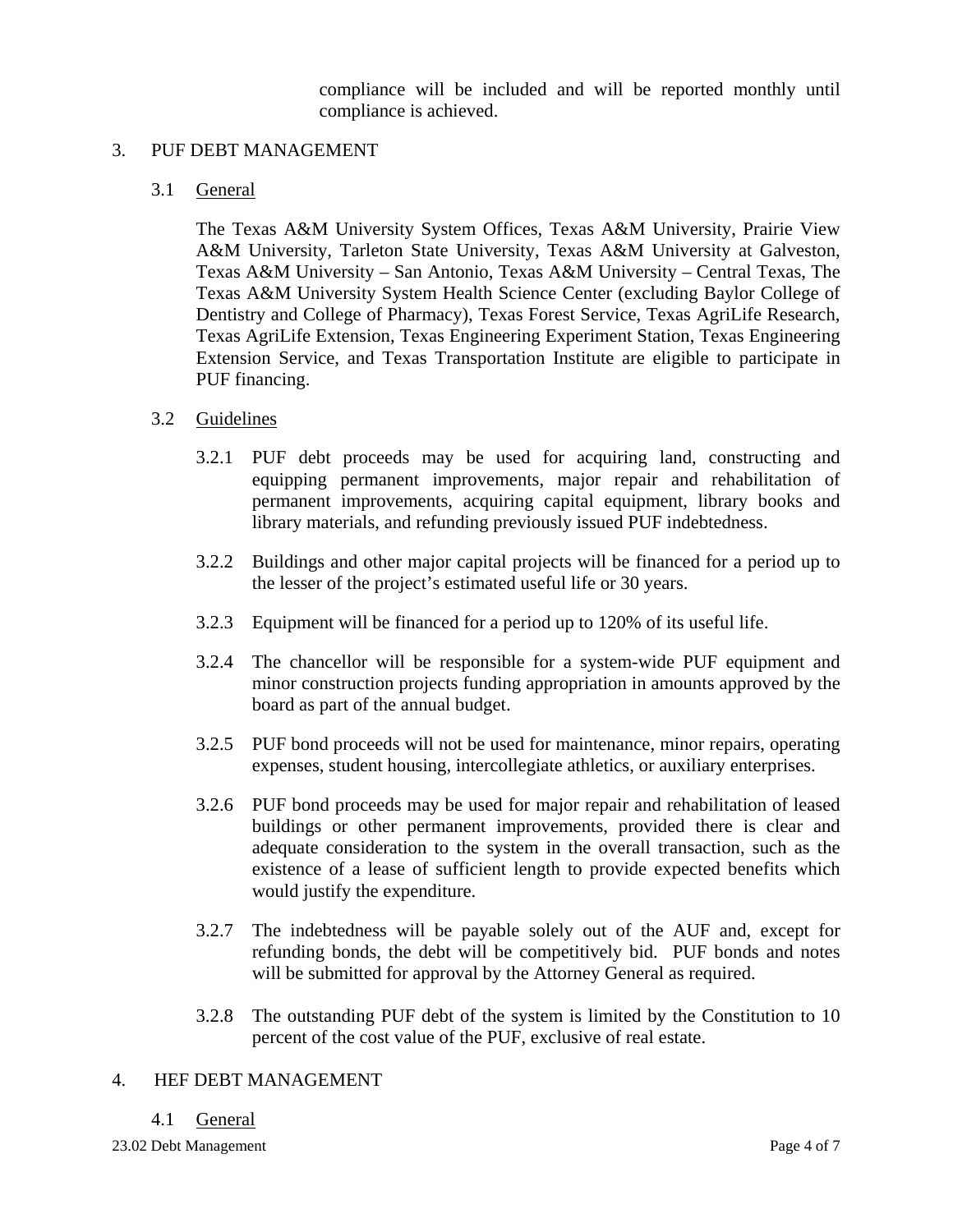Texas A&M University-Corpus Christi, Texas A&M University-Kingsville, Texas A&M International University, West Texas A&M University, Texas A&M University-Commerce and Texas A&M University-Texarkana are eligible to participate in the HEF financing program.

#### 4.2 Guidelines

- 4.2.1 HEF debt proceeds may be used for acquiring land, constructing and equipping permanent improvements, major repair and rehabilitation of permanent improvements, acquiring capital equipment, library books and library materials, and refunding previously issued HEF indebtedness.
- 4.2.2 Indebtedness will be payable with HEF appropriations. Maturities will not exceed ten years and the indebtedness will be competitively bid. HEF indebtedness is subject to approval by the Attorney General.
- 4.2.3 No more than fifty percent of the annual HEF appropriation of a system member will be used for paying debt service on HEF indebtedness issued on behalf of the system member.
- 4.2.4 HEF debt proceeds will not be used for maintenance, minor repairs, operating expenses, student housing, intercollegiate athletics, or auxiliary enterprises.
- 4.2.5 HEF debt proceeds may be used for major repair and rehabilitation of leased buildings or other permanent improvements, provided there is clear and adequate consideration to the system in the overall transaction, such as the existence of a lease of sufficient length to provide expected benefits which would justify the expenditure.

### 5. INTEREST RATE MANAGEMENT

- 5.1 As provided in the Texas Education Code, Chapter 55 and Texas Government Code, Chapter 1371, the board has the authority to enter into interest rate management agreements including swap, basis, forward, option, cap, collar, floor, lock, and hedge transactions, similar transactions, or any combination of those types of transactions in conjunction with management of the system's RFS debt program.
- 5.2 Interest rate management transactions will be used for the purpose of reducing the cost of existing or planned debt, hedging the interest rate of existing or planned debt, or optimizing capital structure. Interest rate management transactions shall not be entered into for speculative purposes.
- 5.3 In connection with the execution of an interest rate management transaction, the system must obtain independent advice with respect to such transaction from a financial advisor or swap advisor with experience in comparable interest rate management transactions.
- 5.4 The authorized representative shall determine that each interest rate management transaction entered into by the System conforms to this policy after reviewing a report prepared in accordance with Texas Government Code, Chapter 1371.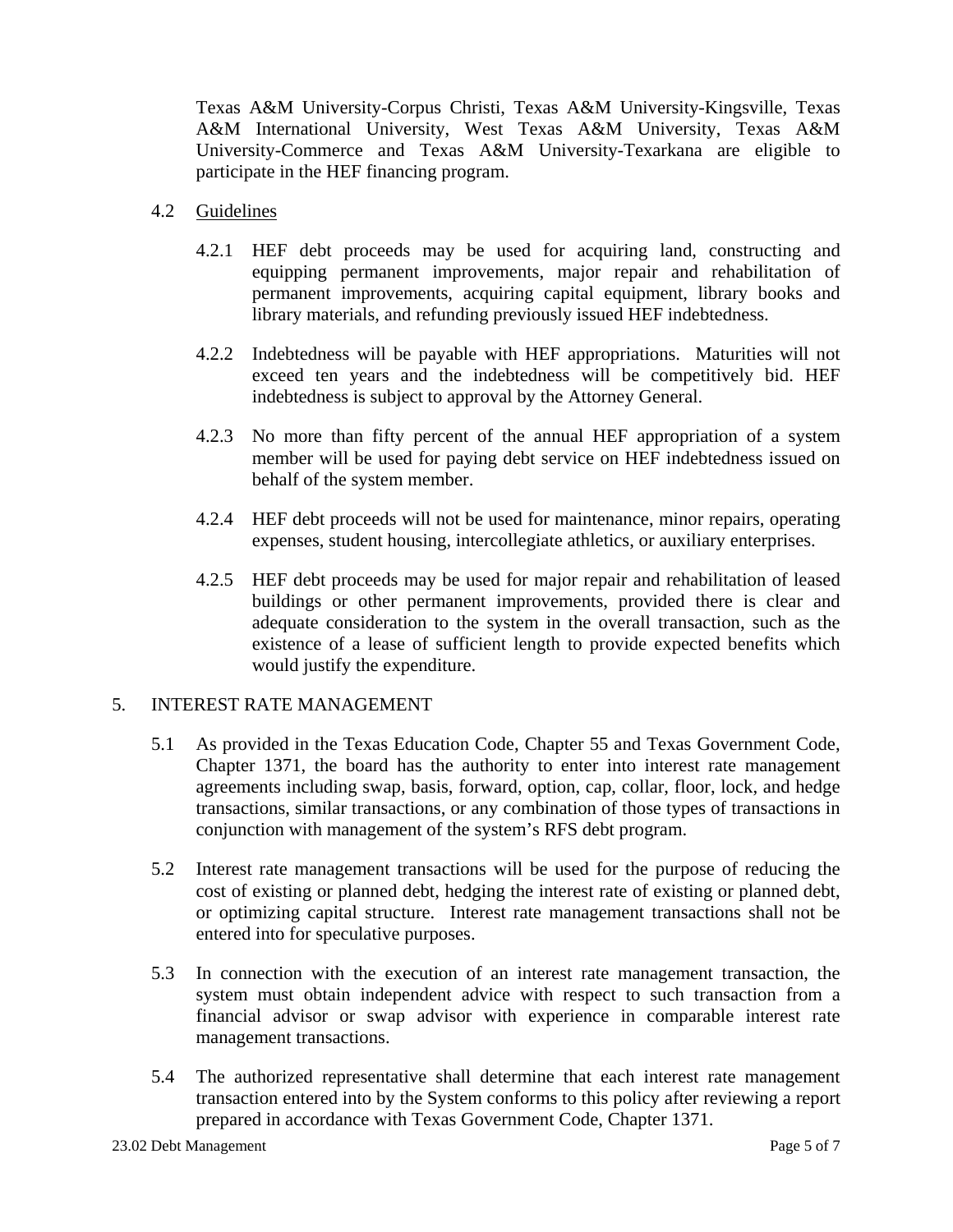5.5 To the extent the system enters into an interest rate management transaction pursuant to which it may be required to pay a variable rate of interest, the authorized representative shall consider at the time such transaction is executed what, if any, liquidity will be necessary to ensure the payment of such obligations.

#### 5.6 Counterparty Qualifications

- 5.6.1 In order to qualify as an eligible counterparty, at the time of entry into an interest rate management transaction, a potential counterparty must (i) meet the requirements of Section 5.6.1.1 or Section 5.6.1.2 and (ii) satisfy the system's exposure limit described in Section 5.8.
	- 5.6.1.1 The counterparty shall be rated at least AA- or Aa3 by two of the three nationally recognized credit rating agencies.
	- 5.6.1.2 The counterparty shall be rated at least A or A2 by two of the three nationally recognized credit rating agencies and shall be required to obtain credit enhancement from a third party provider meeting the requirements of Section 5.6.1.1 with respect to its obligations under the interest rate management transaction.
- 5.6.2 Each counterparty to an interest rate management transaction must provide the authorized representative with a written disclosure of any payments made by the counterparty to another person to procure such interest rate management transaction.
- 5.7 Methods for Awarding Interest Rate Management Transactions
	- 5.7.1 In general, interest rate management transactions will be selected via competitive bids.
	- 5.7.2 An authorized representative may determine to enter into an interest rate management transaction on a negotiated basis with counterparties meeting the requirements in Section 5.6.1 of this policy.
	- 5.7.3 For interest rate management transactions that are not awarded through the competitive bidding process, each counterparty must provide the authorized representative with a written certification as required by Texas Government Code, Chapter 1371.

#### 5.8 Managing Interest Rate Management Transaction Risks

Certain risks will be created when the system enters into interest rate management transactions. These risks, including counterparty, amortization, basis, credit, termination, and tax risk, will be considered when entering into an interest rate management transaction.

5.8.1 The system's exposure to counterparty shall be calculated as the sum of markto-market values of all interest rate management transactions between the counterparty and the system, net of collateral posted by the counterparty.